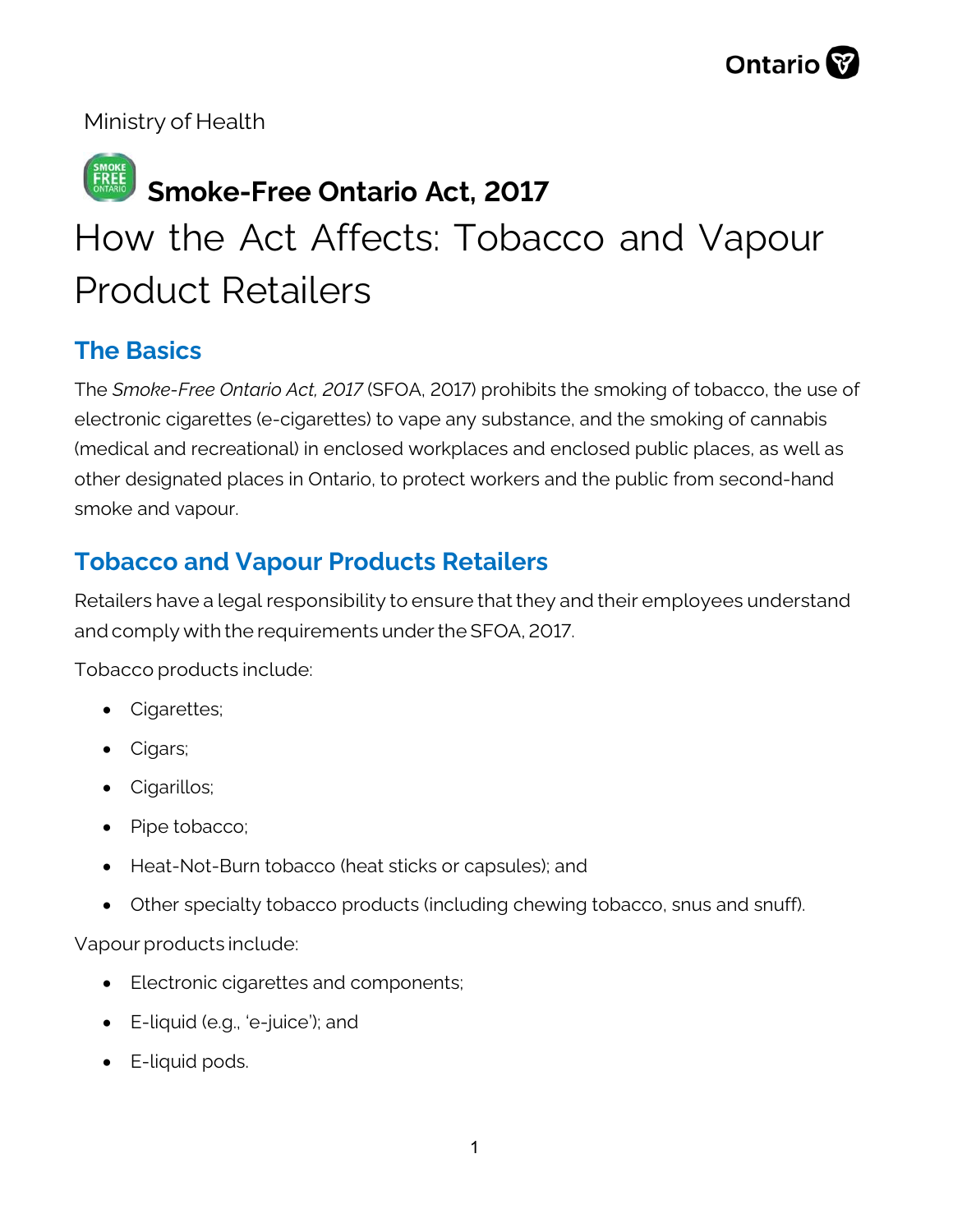

# **Age Restrictions on Sale and Supply of Tobacco Products and Vapour Products**

The SFOA, 2017 prohibits the sale or supply of tobacco products or vapour products to anyone who is less than 19 years old. The Act also prohibits the sale or supply of tobacco or vapour products to anyone who appears to be younger than 25 years old unless ID is provided and the retailer is satisfied that the person is at least 19 years old.

### **Restrictions on the Retail Sale of Flavoured Tobacco and Vapour Products**

The sale of flavoured tobacco and vapour products is regulated under the SFOA, 2017. It is against the law to sell or offer to sell flavoured tobacco products at retail, unless the flavoured tobacco product is exempt from this prohibition. See Fact Sheet on Flavoured Tobacco Products for more information.

It is also against the law to sell or offer to sell flavoured vapour products at retail, unless you are a Specialty Vape Store or Cannabis Retail Store or the flavoured vapour product is exempt from this prohibition. See Fact Sheet on How the Act Affects: Flavoured Vapour Products for more information.

# **Restrictions on the Retail Sale of Vapour Products Based on Nicotine Concentration**

It is against the law to sell or offer to sell vapour products with a nicotine concentration of more than 20mg/ml at retail, unless you are a Specialty Vape Store.

# **Restrictions on the Display of Tobacco Products, Branded Tobacco Accessories and Vapour Products**

Tobacco and vapour products must not be displayed in a retail store. In addition, tobacco product accessories associated with a brand of tobacco (branded tobacco accessories) (e.g., lighters)alsocannot be displayed. Thismeans:

- Tobacco products, branded tobacco accessories, and vapour products must be hidden from view before they are purchased.
- Customers are not allowed to handle tobacco products, branded tobacco accessories, or vapour products before they purchase them.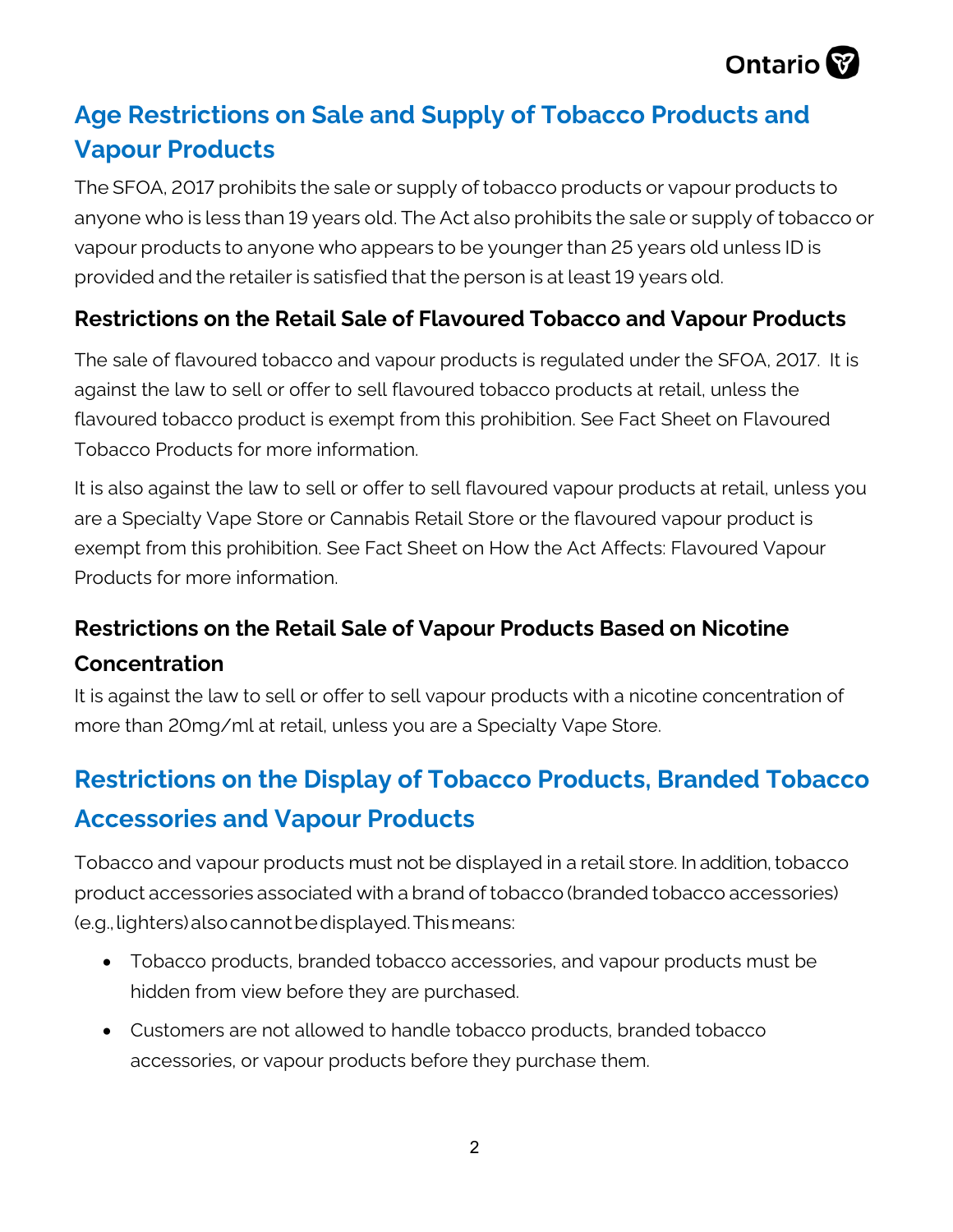

- Store owners must ensure that tobacco products, branded tobacco accessories, and vapour products are not displayed to a potential consumer while re-stocking, conducting inventory checks or opening the storage units at any other time.
- The brief time when a seller opens and closes the storage unit and transfers the product to a customer following purchase is not considered "displaying" the product.

Any inappropriate display of tobacco products, branded tobacco accessories, or vapour products – whether intentional or unintentional – could result in charges to the salesperson or store owner.

#### **Acceptable Storage**

Examples of **acceptable** tobacco products, branded tobacco accessories, or vapour products storage and dispensing systems include:

- Overhead containers where only the clerk can see the products;
- Below-the-counter drawers or cabinets where only the clerk can see the products;
- Single package dispensing, gravity-fed devices;
- Devices that cover shelves with a top-hinge "flip up" cover that close automatically or immediately by gravity. These must be no larger than 30.5 cm (or one foot) in height by 61 cm (two feet) in length, and must open one at a time;
- Slim drawers that open in sections and expose only the spine of product packages; and
- Countertop devices and rotating trays of tobacco and vapour products where only the clerk can see them.

#### **Unacceptable Storage**

Examples of **unacceptable** tobacco products, branded tobacco accessories, or vapour products storage and dispensingsystems include:

- 'Garage door' style covers which, when open, show a large portion of tobacco products, branded tobacco accessories or vapour products;
- Large cupboards which, when open, allow the customer to see a large selection of the products;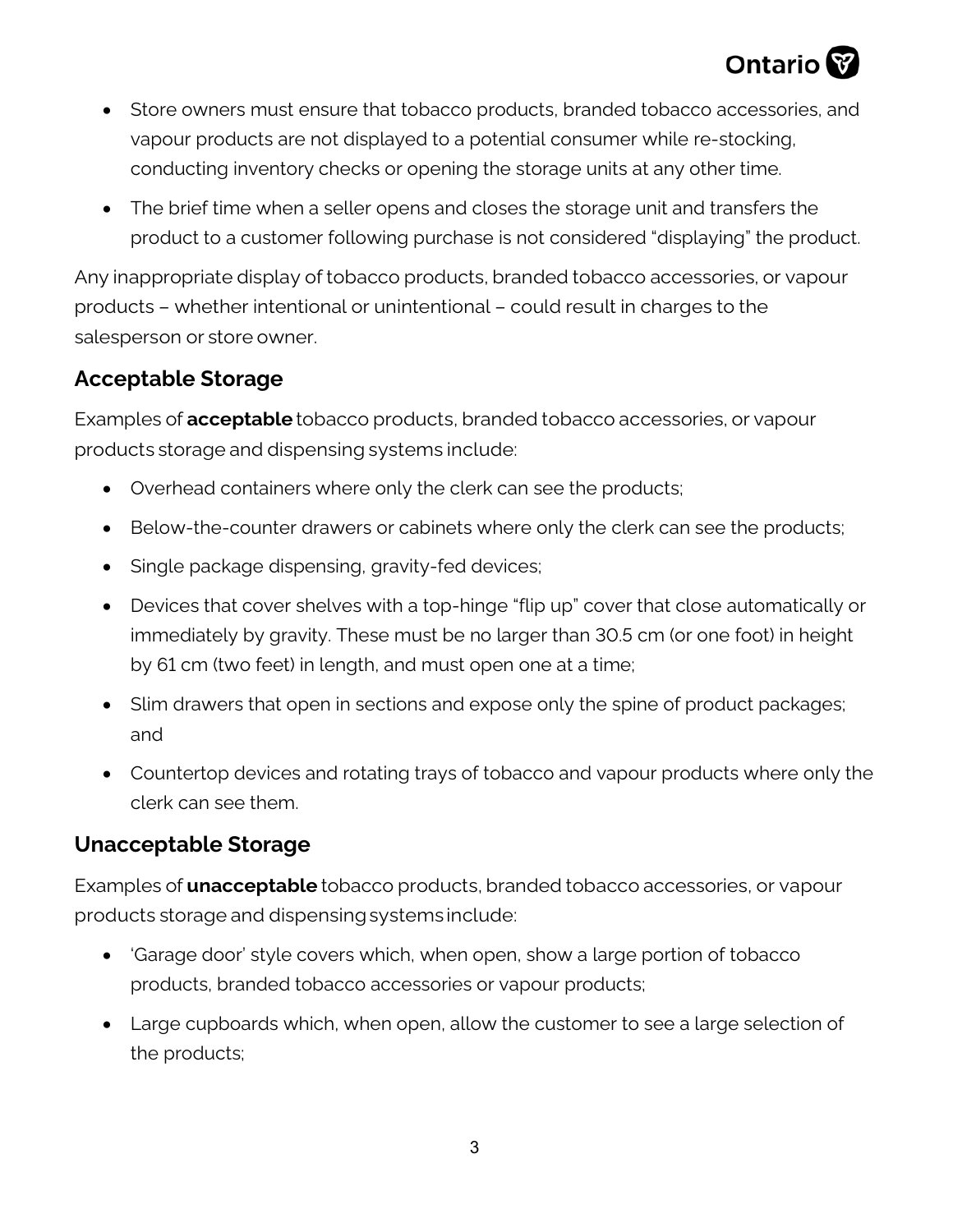

- Retrofit devices that "flip down" on a bottom hinge, that do not close automatically and would remain open unless properly closed;
- Curtains or blinds; and
- Horizontal sliding doors such as closet doors.

Small tags are permitted on the outside of storage units to help a clerk find the particular products contained in each unit. However, in the case of tobacco products, branded tobacco accessories, or vapour products the tags must:

- Use black type on a white background;
- Use letters up to 14 point type size;
- Not use logos or colour;
- Not be larger than  $2" \times 1"$  (5 cm  $\times$  2.5 cm); and
- Not include price information.

Retailers may use coloured-coded stickers to assist with brand identification as long as the stickers are not visible to customers. If the retailer chooses to use these stickers they must be used in conjunction with the exterior black and white product identification tags as described above.

# **Restrictions on the Promotion of Tobacco Products, Tobacco Accessories, and Vapour Products**

The SFOA, 2017 prohibits stores from promoting the sale of tobacco products, tobacco accessories and vapour products by means of any commercial act or practice or use of any commercial communication, through any media or other means that is intended to or is likely to:

- Encourage their purchase or use or the purchase or use of a particular brand; or
- Create an awareness of or an association with the products or with a brand or a manufacturer or seller.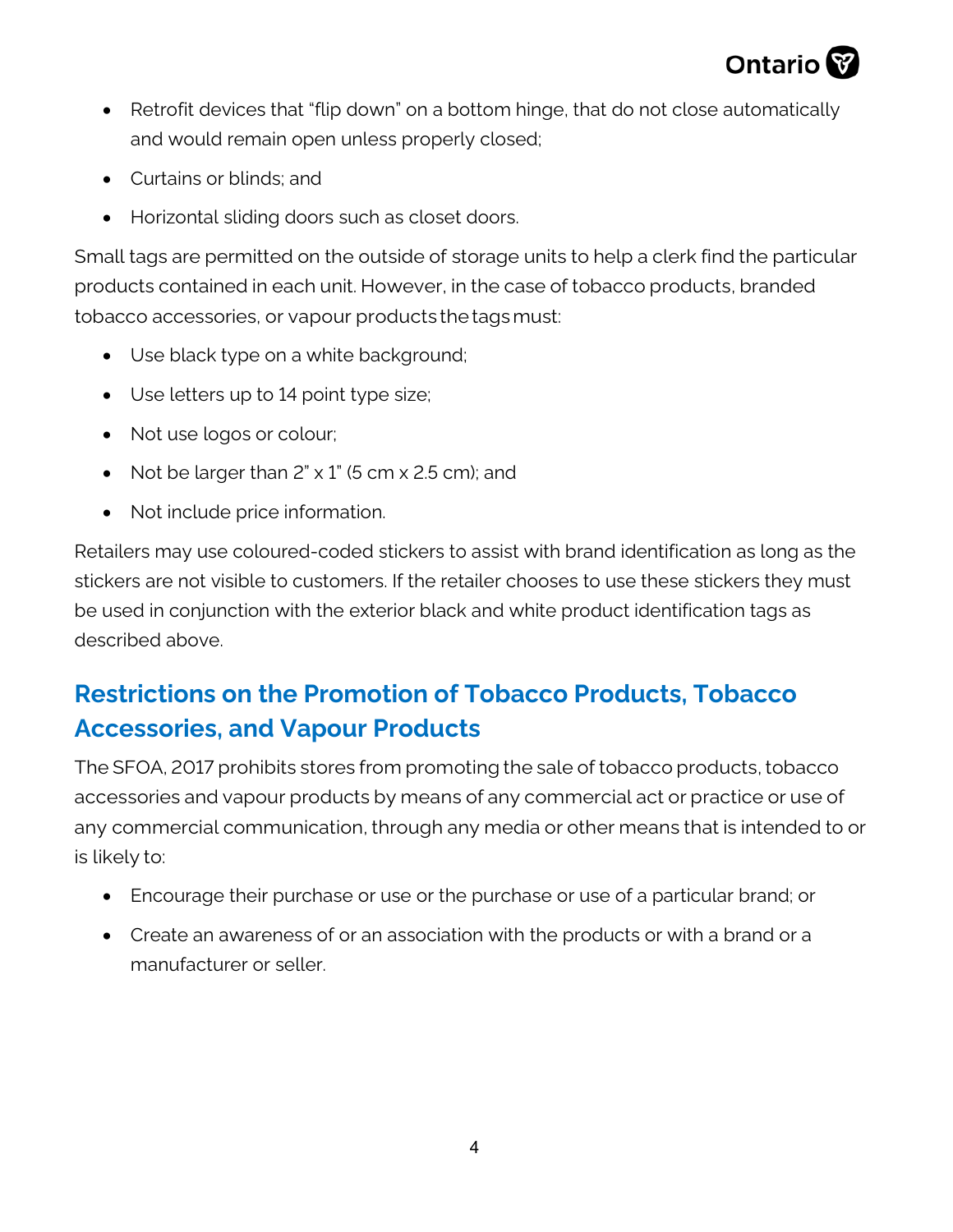# Ontario<sup>W</sup>

A retailer may post up to three signs providing information about tobacco products or tobacco product accessories and their price, and up to three signs providing information about vapour products and their price, in order to inform customers that they sell tobacco products, tobacco product accessories, and/or vapour products.

Further:

- The size of the sign cannot be greater than 968 square centimeters.
- The sign must have black text and white background.
- The sign must not identify a brand of tobacco, tobacco accessory, or vapour product.

# **Informational Document**

A retailer may also make available an informational document (e.g., brochure, catalogue) about tobacco products, tobacco product accessories, or vapour products, and their price, if the following conditions are met:

- The document is only made available for viewing inside the retail store and is not removed from the store; and
- The document cannot be viewed by a person who is less than 19 years old, other than the owner or occupier of the retail store or one of their employees. (For the purposes of this condition, a person who appears to be less than 25 years old is deemed to be less than 19 years old unless the person making the document available has required that person to provide identification and is satisfied that the person is at least 19 years old).

# **Exemptions for Tobacconists and Specialty Vape Stores**

Retailers that wish to display and promote tobacco products and branded tobacco accessories or vapour products must register as Tobacconists or Specialty Vape Stores, respectively. See Fact Sheets for Tobacconists and Specialty Vape Stores for more information.

# **Exemption for Cannabis Retail Stores**

Cannabis Retail Stores (within the meaning of the*Cannabis Licence Act,2018*), are exempt from the prohibition on promoting and displaying vapour products in the SFOA, 2017.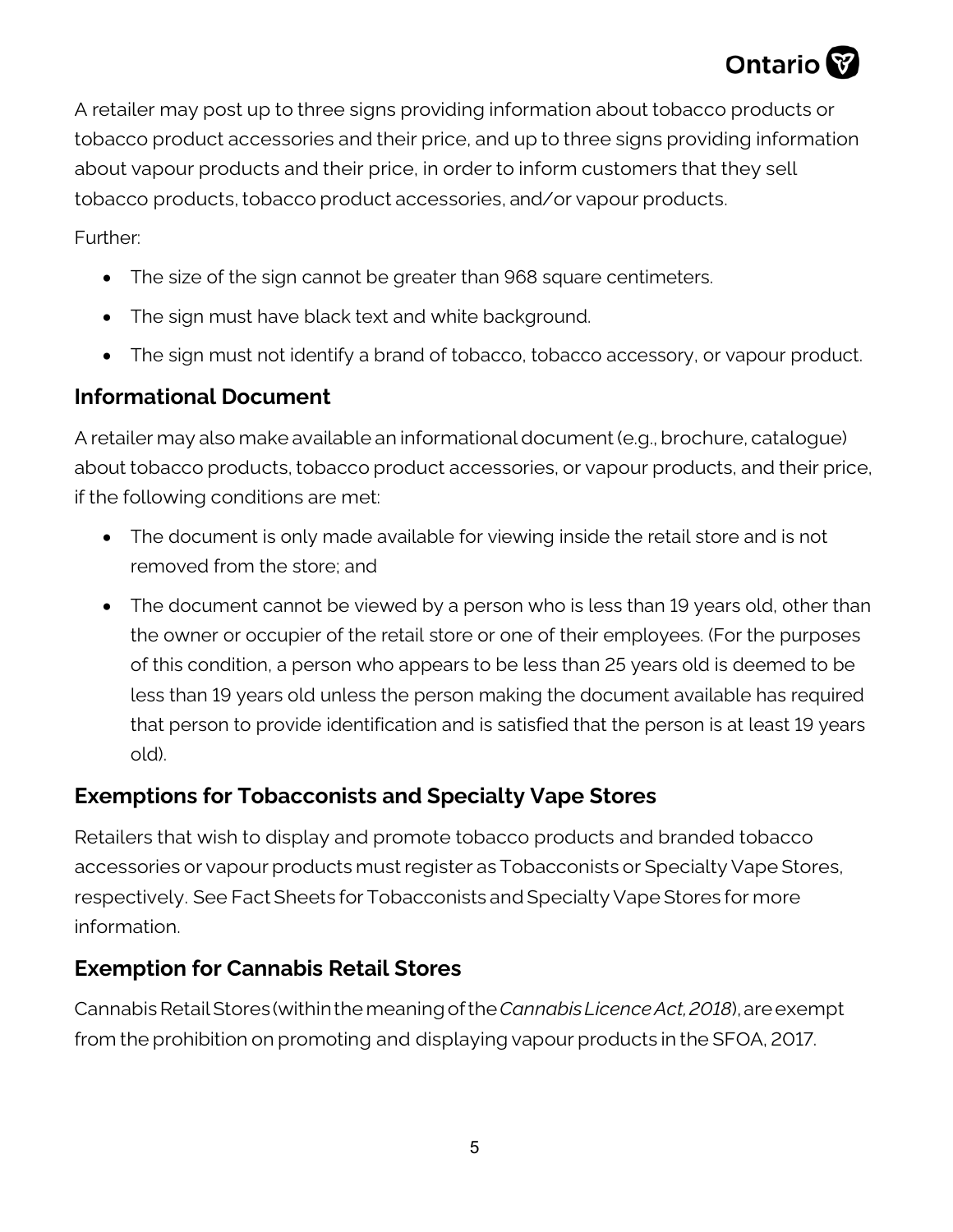

# **Required Signs**

"No Smoking" and "No Vaping" signs, or a dual "No Smoking and No Vaping" sign must be posted at all store entrances, exits, washrooms, in appropriate locations and sufficient numbers, so that employees and customers know that smoking and vaping is not permitted.

## **Tobacco Retailers**

All stores selling tobacco products must post, in clear view of the customer at the point of sale:

- A Tobacco Product Age Restriction sign.
- A Tobacco Product Identification sign.

#### **Vapour Product Retailers**

All stores selling vapour products must post, in clear view of the customer at the point of sale:

- A Vapour Product Age Restriction sign.
- A Vapour Product Identification sign.

For information on where to get signs, please contact your loca[l Public Health Unit.](https://www.phdapps.health.gov.on.ca/phulocator/Default.aspx)

#### **Age-Based Sales Restrictions**

Before selling tobacco or vapour products to anyone who appears to be less than 25 years old, a retailer must request identification and be satisfied that the person is at least 19 years old. Acceptable identification must include a photograph of the person, the person's date of birth, and it must reasonably appear to have been issued by a government or the Liquor Control Board of Ontario. Some examples are:

- Ontario driver's licence;
- Ontario photo card;
- Canadian passport;
- Canadian citizenship;
- Canadian Armed Forces identification card; and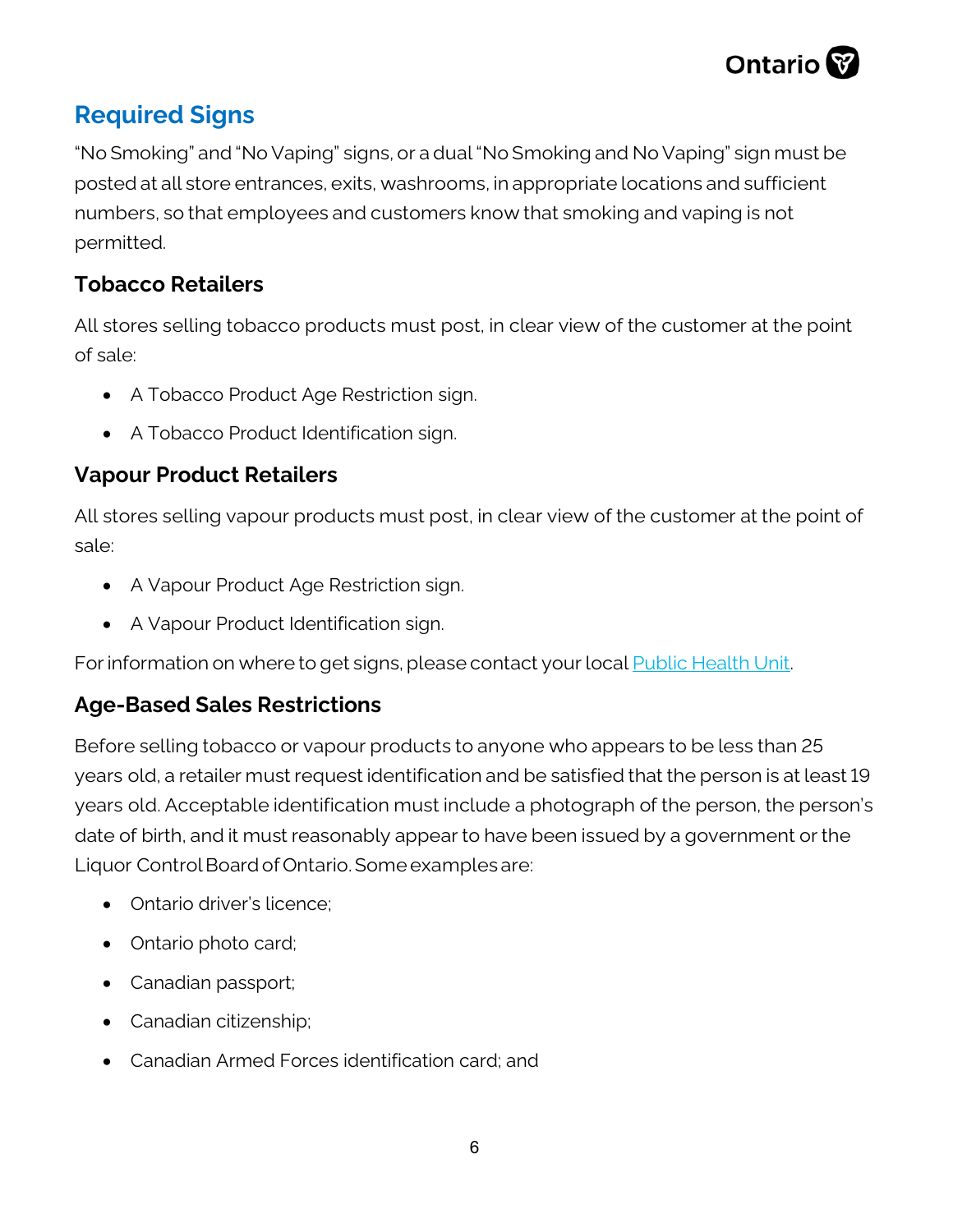

• Liquor Control Board of Ontario photo card.

While retailers may not request an Ontario Health Card, it can be accepted as identification if it is offered by the customer and includes their picture and date of birth.

#### **Owner Liability**

The SFOA, 2017 states that the business owner is liable for any violation of the Act's sale, display or promotion restrictions committed in their business, unless the owner exercised due diligence to avoid a violation (e.g., properly trained employees on the requirements of the Act).

#### **100% Vape and Smoke-Free**

Business owners have a responsibility to ensure that the entire premises are smoke-free and vape-free at all times.

# **Enforcement**

Local Public Health Units will carry out inspections and respond to complaints regarding retailers to enforce the SFOA, 2017.

# **Penalties**

There are several penalties that a retailer could face for violating the SFOA, 2017. Retailers are advised to review the Act to understand their responsibilities, and the fines that may result from failing to comply.

#### **Tobacco Sales Offences**

Certain activities prohibited under the Act are categorized as Tobacco Sales Offences. These include:

- Selling or supplying tobacco to someone under the age of 19;
- Failing to request identification from someone appearing to be less than 25;
- Failing to post the mandatory *Tobacco Product Age Restriction and Tobacco Identification signs;*
- Selling tobacco not packaged in accordance with the regulations;